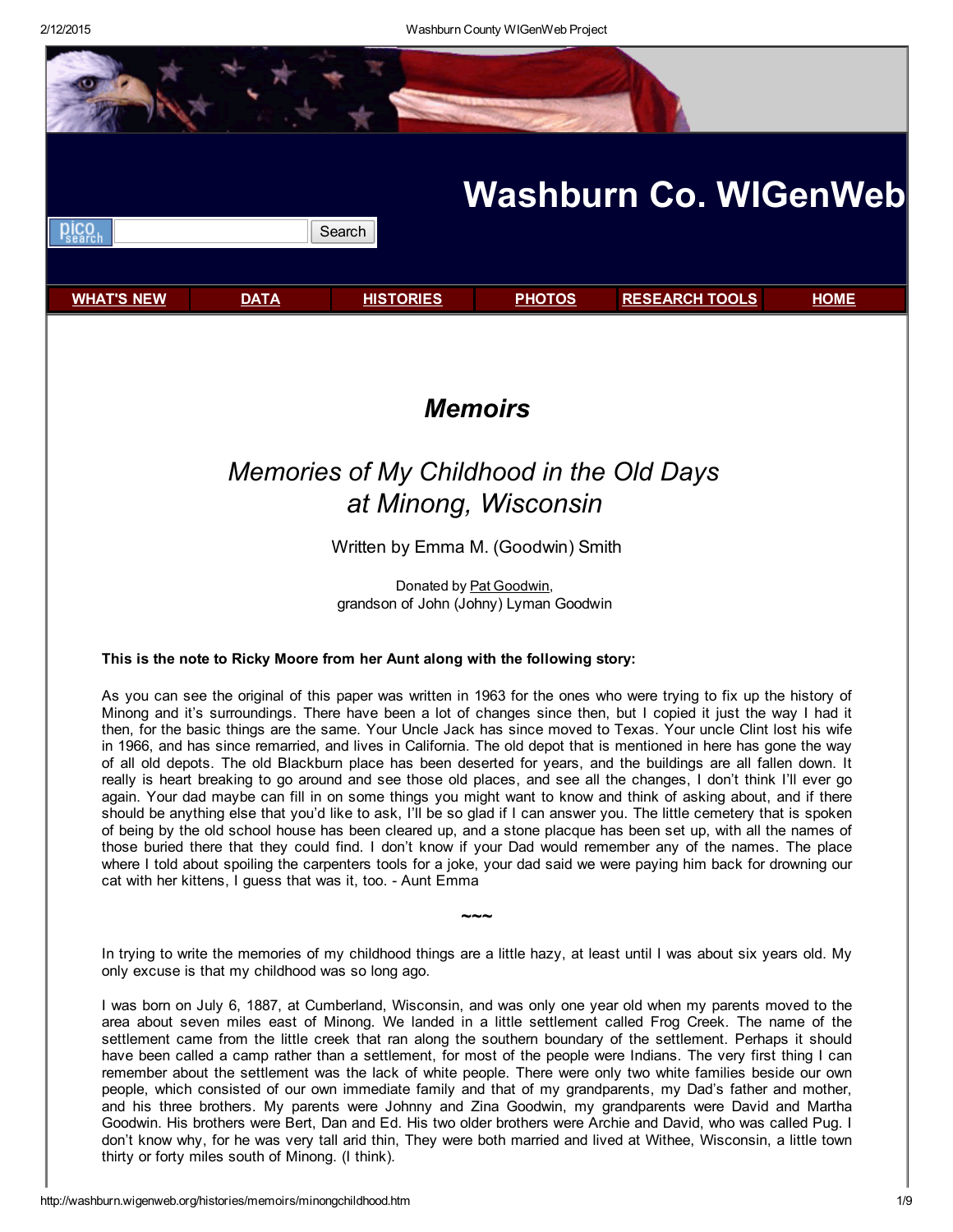I can vaguely remember living at the old mill-camp mentioned in the Memoirs of Hal Wolfe, and I know that for a little while Dad ran the mill there, which was very small, with only a few mill-hands. But this brings to mind one incident that happened there when I must have been very, very young. One of the mill workers, (and as it seems now it was Irv Wolfe, an older brother of Hal's), in a moment of absent-mindedness, cut his hand very badly on the saw, and was laid up for quite a while. As in a dream I can still see him walking around the mill with his arm in a sling. He finally came back to work, and on the first day of his return one of his co-workers asked him how in the world the accident could have happened. He answered, "Well, you see, I had my hand on the log like this, and looked over there for just a minute, and it went right against the saw like this," and the very same accident happened again, although as I remember it was not as serious as the first one.

It was about this tine that Dad started his logging operations. At first he was associated with a Mr. Sutton, also mentioned in Hal's Memoirs, but Mr. Sutton soon retired, for I do not remember any more about him, except to hear his name mentioned casually once in a while.

Soon after this we moved from the mill-camp to a little log cabin further up the creek, and nearer to the home of John Chittamo, the only Indian there who lived in a house. He and his wife were childless, but loved children very much, arid were as good to we children as our own grandparents could be and spoiled us as much, too. I do not remember how long- we lived in the log cabin, but that was where my oldest brother, Percy, was born, and that is the first memory I have of tie Joe Davis family, the only white people there in those early days beside our own people and the Wolfe family.

It must have been at this time that Dad built our new frame house on up the creek only a few rods, and nearer to Grandpa Goodwin's house. We had a comfortable home at last, with a big yard and two enormous big pine trees, one on either side of the path leading up to the road, Down a little path the other side of the road from our house was little Frog Creek, tinkling along it's little crooked way to who knows where, In this same little creek we children spent many happy hours with my Uncle Bert, who was only a few years older than I. There were so many wonderful things of interest about that little creek, anyway to three little kids in a beautiful wilderness like ours. There were little green frogs along it's banks. There were little snail trails to follow, little black water-bugs to try to catch, tiny minnows to chase, and bright little colored pebbles that we could see on the bottom through the clear waters. We could wade up around the bend, and there was Grandma Goodwin's house, at the first bend beyond Grandma's house was Dead Man's Rock, a big flat rock jutting out into the water a couple inches below the surface. The center of the rock was a bright red, and the story was that a man had fallen from the log he was riding, had hit his head against the rock and had died. 'Whether it was true or not who can say, but it gave us an excuse to creep carefully over to the rock, look at that big red stain, and scamper back through the water as though real ghosts were chasing us. I wonder if that old rock is still there?

Across the creek on a little hill was a grove of maples that Grandpa called his "sugar—bush", and the height of our joy in the early spring was to go with Grandpa and Grandma and Uncle Dan and Ed to "help" them get the sap ready, and make maple sugar arid syrup. They would boil the sap in an enormous great big black iron kettle hung over an open wood-fire. To this day the smoky, pungent smell of an open wood-fire takes me back across the years to those happy, carefree hours. That, and the sweet odor of trailing-arbutus, the dainty little pink blossoms that crept along the ground, and we pretended they were trying to play hide-and-seek with us before we picked them for Grandma. The brave little tiny blossoms would almost poke their bright little faces through the snow in their eagerness to meet the spring. All of these hours seem now to have been happy and sunny and warm. Not one memory seems dark or dismal, though I am sure there must have been some dark days, too.

We were always with Uncle Bert, and followed where he led. There were miles and miles of solid woods without even a clearing of any sort, and one day Bert and my brother and I got lost in the woods. We wandered around for hours. There was supposed to be wolves and bears galore through those woods, too, and I'm sure they were there, but there were three of us, and I imagine with all our chattering they were glad to steer clear of us, and none of them were hungry this time of year. Finally Bert climbed on the high stump of a tree that had been burned to try and determine where we were. Sure enough he did see a land-mark that he recognized, but he was so glad and excited and relieved at finding he knew where we were that he failed to be careful in getting off the stump and he jumped, landing on the stubble of a green tree that had been broken off near the ground. He was lucky there were no bones broken, but the stubble went almost through his foot and we had a terrible time helping him out of the woods, and home. I remember too, that he walked on crutches for a long time, home-made crutches that Grandpa made out of two sturdy poplar trees. But it seems now that even that exciting, terrifying day was sunny and happy and warm.

This must have been about the time that Dad began his affiliation with Joe Irvine, and the logging firm of Goodwin and Irvine was formed, Dad built a big room on the east end of our house, which was some day to be a big kitchen for my mother, but this first year was to serve as a cook-shanty and mess-hall for the men working in the woods. Walter Cashman was the cook, and Mother helped him. The men slept in another building a few rods away. Many of them were Indians, many of them were transients, just taking any job for the time being. There was not much in the form of entertainment for anyone in those days, and I remember sometimes they would have the Indians entertain us all with some of their Indian dances before they would give them supper. It was all in fun, and as I remember they never had to be coaxed.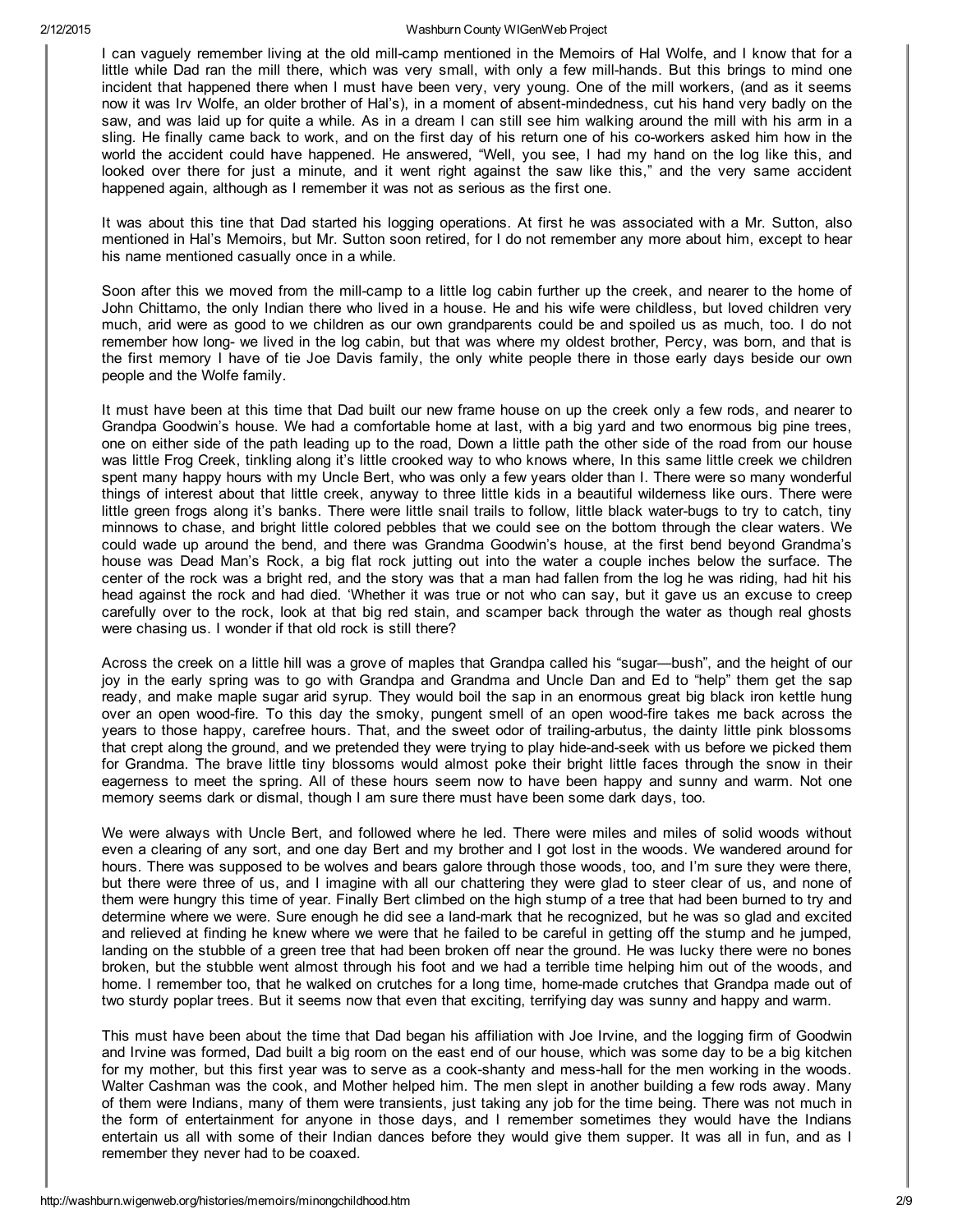Dad also had quite a few horses that he worked in the woods. One group of men had their headquarters where we were living, others at a camp east of Gordon, and still another farther north towards where the town of Maple is now. It was Dad's habit to visit all of his camps quite often. Of course he had his headquarters at the camp at home, where Mother did all the bookkeeping, but he would make regular visits to the other camps, too. He was at a camp east of Gordon one time when a terrible blizzard blew in. It was one of the worst they had ever had since they had been living there. Instead of lasting a day and a night as they usually did, it kept on and on for three or four days, and then turned bitterly cold. The men were running short of provisions, and also short of feed for the animals, and the drifts were so high they were afraid to try to get to town with the horses. Dad had his snowshoes with him, so he volunteered to go to Gordon and send provisions and feed back with the snow plow. I have no idea what kind of a snowplow they had in those days, but they were equipped in some way to "break" the roads open. Dad was young and strong and thought he could stand anything. He got to Gordon all right and told them what he wanted and they started immediately with the snowplow and all the things that were needed at camp. But poor Dad's feet were frozen, his face was frozen in spots, and one hand was practically useless. For weeks they couldn't be sure if his feet would ever be of use again, but luck was with him, and they apparently got all right. But in a real cold spell of weather they always bothered him. The very last letter I received from him before his death he asked if I could remember when he froze his feet and said they were still bothering him that winter, which had been unusually severe.

Dad undoubtedly had other camps beside the ones mentioned, but I do not remember. To a little six or seven year old girl that couldn't be too important. What was important was the fact that among the horses was a beautiful little Indian pony that Dad gave to me, and taught me to ride. But as much as we were together, as much as I loved her, I cannot remember when we parted, or what became of her, or even what her name was. Loving her as I did, this seems incredible, but it is a fact. They say we remember only what we want to, and perhaps that is true.

The horses hadn't much to do in the summer, except the pony team we used on the carriage, but when fall came Dad would send a crew of men and the horses to work in the harvest fields of Dakota. By the time they came back it was almost tine to take to the woods again.

My second brother Clinton, was born in this house, and we had another potential playmate, There were a few Indian children, but as a rule they were very shy and seemed backward about playing with us, but as we all got a little older they became bolder, and in time we all did have marry happy hours together.

We went in and out of the Chittamo home almost as though it was our own. Mr. Chittamo made us little snow-shoes and little bows with their tiny arrows, and we thought we were pretty smart. They lived, slept and ate in the same room, but it was a very large room, very modern at that time for an Indian family, --but no system. Potatoes and flour and corn and salt-pork and clothing might be piled together on the bed or the table, tanned deer hides in the middle of the floor, but everything clean as a whistle. Unfortunately this could not be said of all the Indian women.

I think the name Chittamo means squirrel in the old Chippewa language, although I'm sure it has been corrupted a lot through spelling and a small matter of miss pronunciation. As I remember, it should be spelled a-gid-a-mo, but has been shortened and made easier by saying Chittamo.

Both mother and Dad were very good to the Indians, and in that way earned their undying devotion. If one is really kind and fair with an Indian they never forget, which is unlike some people of our own race and color. The Chittamos dearly loved children, but never had any of their own. Then one day when Mr. Chittamo was in town at the Parent Hotel, Mrs. Parent told him that she had a baby there that he could have if he wanted it. At that time tie Parent Hotel was the hotel and was run by Mr. and Mrs. Frank Parent. It was located directly behind the railroad station or depot at Minong, the same old depot that is still there. I believe a filling station is now on the site of the old hotel. Anyway, Mr. Chittamo went in and looked at the baby, picked it up, and without saying a word to anyone walked out of the hotel and straight home, tenderly carrying his precious little bundle the whole seven miles. I believe there were some officials who did some investigating afterwards, but at any rate they kept the baby, a little boy, born of an unwed mother.

Mrs. Chittamo had done Mother's washing ever since we had been there, but the next day when we children went down to see the baby, she told us to tell my mother that she couldn't wash for her this week unless I could come down and "shaken boy". Mr. Chittamo had made a sort of hanging cradle that swung back and forth, and that was what I was supposed to do while she did the laundry. Sometimes I marvel at the ingenuity of those old pioneers, and of the Indians who were supposed to be so simple minded. The scientists of today would hold up their hands in horror if they could have seen some of those old inventions, but they worked, and very seldom broke down.

All of the other Indians lived in teepees, or wigwams, as they were also called, One Indian family lived in a tent, which I know was furnished them by my Dad. Any of them who were in need of anything, he could never refuse, especially if there were children involved. I remember when they came one day, the Indian woman and a little boy. She said her husband was away hunting, and they had nothing to eat or a place to stay. She asked if they could sleep on our kitchen floor, Dad would have let them do this, but Mother put her foot down and said no, for they most certainly were not the sort to be classified with Mrs. Chittamo. It was a cold, raw day, and Dad's big, kind heart would not let him send them away empty handed, so he gave them one of the tents the men used in the spring when they went up the river to drive the logs down, They slept on the shore in the tents when necessary, but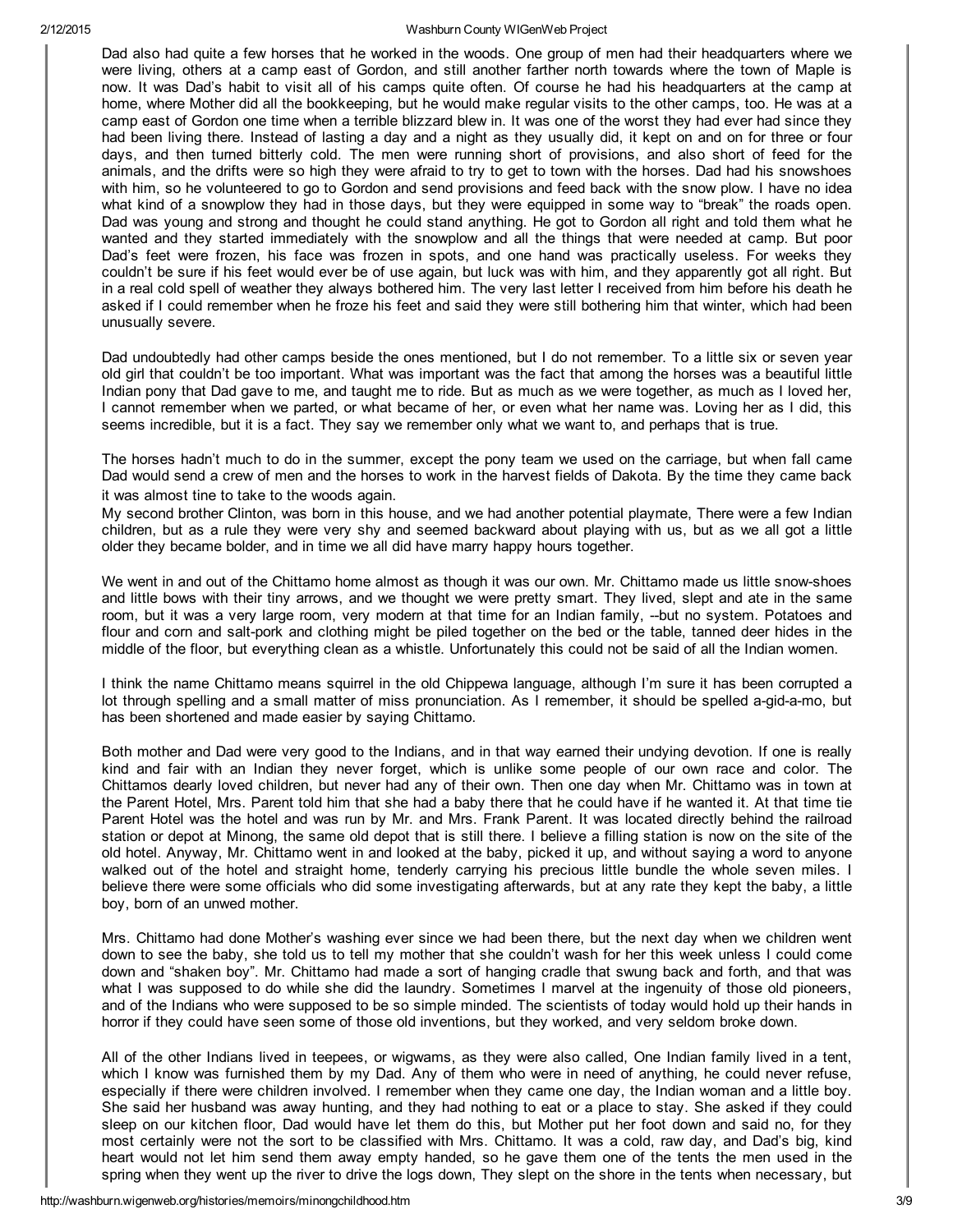if it was not too cold or too wet they slept in the open. Mother gave the Indian woman enough food to last until her husband came home, and told her to come back if they needed more. She could speak very little English, and when Dad asked her what her name was she said it was the outside rim of a wagon wheel. From then on they were Mr. and Mrs. Tire and son Willie.

Our brother Clint was big enough now to tag us around~ and we had a time keeping track of him and keeping him out of trouble. He wasn't mean at all, but was so full of life and energy, and so curious about everything, it was a problem for us, and of' course any mischief the rest of us got into, he was right in the middle of it.

Dad had hired a carpenter by the name of Mr. Dunton. I don't know if we ever knew his first name or not. He was building a huge room on the south side of our house, which was to be a family room. Mr. Dunton lived with oar family, so we felt entirely at home with him. One day we conceived the bright idea of playing a real funny joke on him, not realizing in the least who the joke would really he on. While they were having lunch we stole into the big room where all his tools were, and 'practically ruined all of them that could possibly be ruined. We took all of the blades out of the planes and pounded them on the sharp edge with a hammer. We broke the glasses in the levels, and tried our best to bend all the teeth in the saws so he would be surprised when he tried to use them. And all the time we just intended to play a good joke on him, not realizing in the least the awful damage we were doing. I guess when people picture children as being little demons at heart they aren't far wrong. He was surprised all right, but so were we. Unnoticed by us, he must have returned and saw that we were up to some kind of mischief. We were so busy and interested that we didn't even think of anyone disturbing us, until here he came with both Mother and Dad, and the look on their faces made us begin to realize that what we were doing might not be such a good joke after all, I don't remember the punishment meted out to us, but in a vague way I know it was sufficient to instill in us a healthy respect for any carpenter's tools which we might find lying around. I know though, that it could not have been too severe, for Dad could not stand any of us kids getting spanked or punished in any way, hardly even scolded. He sometimes got very provoked at us but it never lasted very long, and never led to anything drastic. One day I distinctly remember because it was so humorous. When our big kitchen was built to be used first as a cook shanty, the floor was made of big wide boards, like planks, with quite wide cracks between them in places. Later we had a beautiful hardwood floor, but for a while it was the big boards. One evening just when it was beginning to get dark, Dad and the two boys were at the big table in the kitchen. Dad was trying to do his best to put something together for them, and Clint could not keep his little fingers out of things. Dad spoke real sharply to him a couple of times, but I guess it couldn't have done much good for he kept on. Finally Dad told him if he had to speak to him again he would get a good spanking. But Clint forgot as usual, and Dad dropped what he was doing and started after him. Clint ran around the table like a deer, and Dad right behind him. Then he saw what he thought was a little switch lying on the floor. In the semidarkness he stooped arid tried, and. tried, two or three times to pick it up before he realized it was a crack in the floor. It struck Dad as so very funny, thinking how ludicrous he must have looked, he had to sit down and laugh, then Clint started laughing, and then Mother, and the spanking was forgotten, as we all thought it would be. But that was the story of my dear old Dad. Kind and generous and tender hearted, easy going to a fault, and always taking the part of the under dog. Mother was kind and generous, too, but to her right was right and wrong was wrong, and if anyone deserved punishment they should be punished, even if it was us kids.

Another incident came to mind, also involving Clint. We must have been very small, for I can still see Clint in his little flannel night shirt. We were spending a quiet evening, and we three children were sitting on the floor in. front of the fire. It seems there must have been a fire place, although I do not remember having one. Clint had a little stick and was poking it in the fire when all at once he screamed and jumped up, and that little flannel night shirt was all ablaze. It had flashed all over him in an instant, it seemed, and everyone was to shocked to move. Then Walter Cashman, who was staying with us as Dad's cook, grabbed up Dad's coat and caught Clint, who was screaming at the top of his voice and running from one side of the room to the other, and put the fire out in just a minute. It really all happened much faster than it has taken to tell it but we were all so frightened we could not move. There was not a sound or a movement, in that room except Clint's screaming and Walter darting to catch him. He was not burned badly at all, and we could laugh at it afterwards, but it certainly was an incident to be remembered, and one that could so easily have been a tragedy, had it not been for Walter Cashman.

I am very poor at remembering dates, but this all must have been in the middle and late 1890's. Bert was getting old enough now to seek the companionship of older boys, the Wolfe boys and Cashman boys and Davis boys. Too old to bother to play anymore with a bunch of little kids like us, but there were three of us now, playing together, happy and content. I was what one could call a regular, dyed-in-the-wool tomboy. Anything the boys could do I could do better, or die trying. I had no sisters, and all the kids near my age were boys, so it is no wonder. I had to be a tomboy to hold my own, much to mother and dad's confusion. But generally the three of us were pretty much satisfied to find our own fun, and time passed quickly.

I suppose we had our childhood quarrels and differences, but that is the part I have forgotten, and I am glad. I've often wondered about the children of today with all their piles of modern toys. That would they think if they could have seen the little bit the children had to play with in that long ago time, and the simple ways we amused ourselves in our happy forest home, No toys at all that I can remember, except perhaps something that Grandpa or Dad had made for us, and of course our swing between the two big trees. We usually had a dog and a cat, and one day Bert brought home a little baby screech owl. We kept it and grew to love it, and it loved us. And by the way,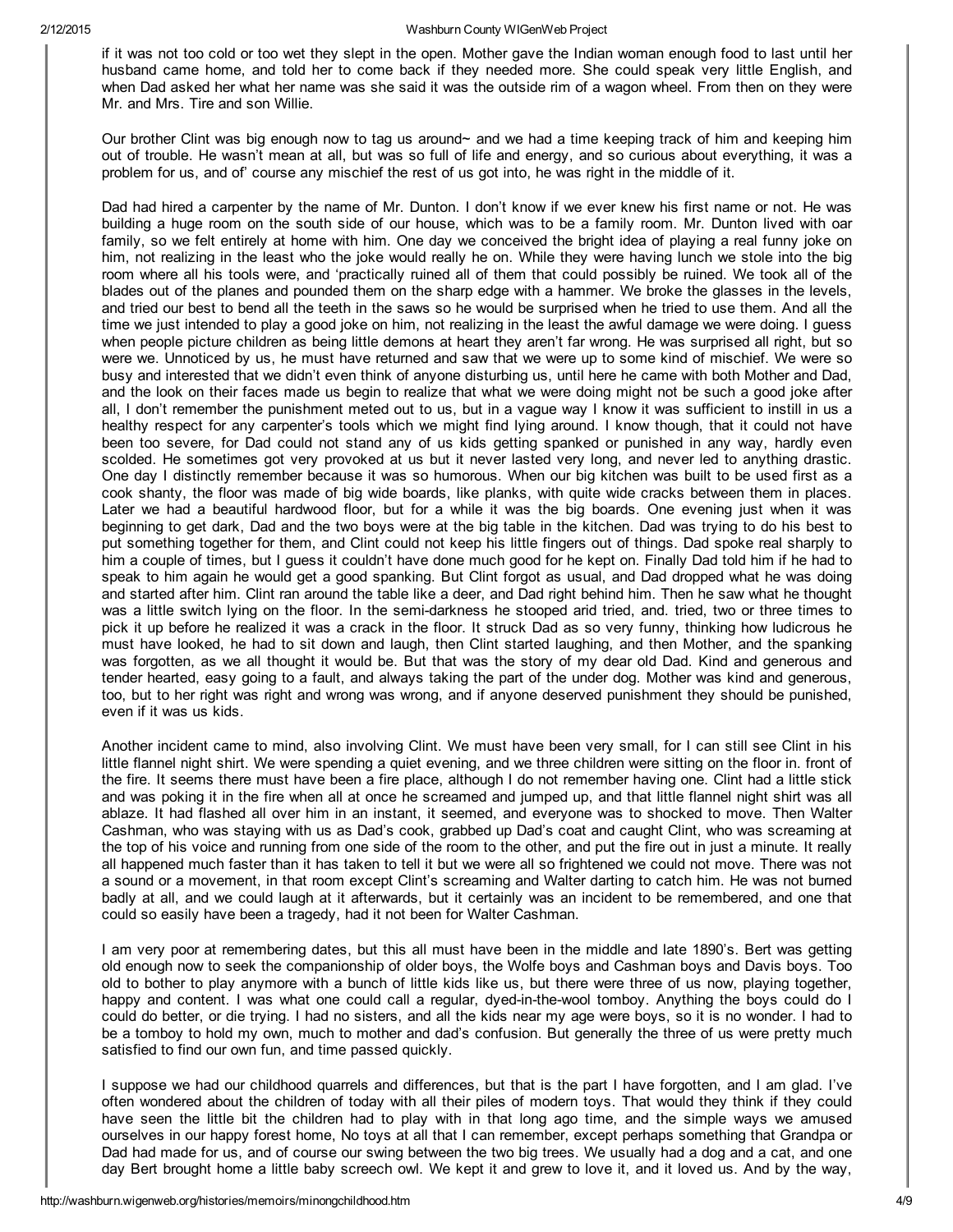that is what we named it, "It". They said we might as well, for that is what everyone called it anyway. Mother used to tie a fish line around one of it's legs, the other end around a rung of our old highchair. One day she found It untied, and was puzzled as to how It had gotten loose. She tied It up again, and once more found It untied. Then she watched, and the little rascal would pick and pick at that knot until it was untied, but never tried to get away. We kept the little owl for a long time, and then one day we came home from somewhere and found only a pitiful little pile of feathers. We had always been very careful, and made sure the cat was nowhere around when we left the house for any length of time, but this time someone slipped up and it was fatal for our poor little owl. We were all broken hearted, but it was a part of life, and of growing up. Like the time Grandpa killed a big black bear and he and Uncle Ed brought it home. We just could not understand how anyone could kill a beautiful creature like that. We thought he should have brought it home to us for a pet. My family was a family of hunters and still are, especially Clint. They hunted everything from chipmunks, gophers, squirrels and rabbits, to lynx, wolves, bear, deer, and sometimes wildcats and panthers. In fact, the biggest part of the meat problem for the woodsmen was solved by their ability. It was fortunate that we never saw all the deer they killed, or I suppose we would have thought them monsters. As it was, by the time we saw them they were just more pieces of meat that we, with the rest, thought delicious. Later on we had two little tame deer that Bert found and brought home. They had either been abandoned by their mother, which was doubtful, or she had been killed. For a while we had to feed them with baby bottles until they were old enough to eat by themselves. We kept them for over a year, then Mother had to sell them for they would eat everything in the garden, all the leaves off the fruit trees that they could reach, then start on the neighbors gardens. They really were a nuisance, but of course we kids could never see it that way, and could never understand why such a fuss should be made over such a little thing. We named one Fleet, the other Beauty, and put little bells on them, tied on with red ribbon so no one would hurt them. And they would come running whenever we called them if they were within hearing distance. But she sold them, to a man who had a private park somewhere in Iowa, and again our hearts were broken when we had to part with our beautiful pets. From that day to this I cannot endure the taste or smell of venison.

We had a dog, a dear little brown water spaniel, but I don't remember her name. All she asked or expected of us was a little bit to eat, and our love, and she surely got both. Bert had two dogs, one as black as coal that we called Black Jack. He was old and slow, but so kind and good, and would have fought to his death for any one of us kids. Then there was Bruce, a shaggy faced, poodle-type dog, a kind of brindle and white, with one brown eye and one blue one, he was not much younger than Black Jack, but where Jack was a very serious, quiet dog, Bruce was still frisky arid ready at any time to play. They were our constant companions, and we loved each one of them as though they were members of the family. Then suddenly, again tragedy struck. Both Black Jack and Bruce died within a few days of each other, and then our little dog died. Dad said it was from lonesomeness and a broken heart. We buried them all in a little grave in a grove of young pines about half way between our house and Grandma's. We all felt terrible and a torrent of tears were shed, but we did give them all lovely funerals, with flowers, and planted ferns around them, and even put a little cross at the head of the graves.

In spite of our little heartaches, which were very real to us at the time, it seems we could get a thrill out of everything, especially the very old Indian that they called "Old Chicog". Chicog, I believe, means skunk in the Chippewa language, but that was the only name we ever knew him by. An old, very old Indian, who always walked straight as a ramrod, and yet always used a cane, he was always dressed in a fringed buck skin suit, wore beaded moccasins, and on his head a little black felt hat with one feather sticking up in it. He would glory in creeping up behind us as close as he could get and then saying in a loud, cracked voice, "Tiyah", without us seeing him first, and then laughing, toothlessly and soundlessly when. we ran like everything, pretending to be scared to death.

Frog Creek is a little narrow stream, in most places narrow enough to almost step across, but in the early spring it could be a raging torrent, and millions of feet of lumber has been sent down it's swirling, tumbling waters. Frog Creek, the Totogatic River and St. Croix River were the main channels of Dad's log drives. The town above Gordon was a little settlement called White Birch at that time. It is now Solon Springs, and in the summer time quite a vacation spot. Years ago the lake there was called Lake St. Croix before it was officially named, if it ever was. Perhaps that is still it's name, I do not know. But I do know that there was an old Indian legend connected with the small island not far from the shore at Solon Springs. The legend is that years ago that region was the favorite hunting ground of the Chippewa's, who were always being tormented by the Sioux Indians from the southeastern parts, and out Dakota way. The Sioux thought that if they tormented them enough perhaps they would move on and leave the rich country to them. Then the Sioux sent some Scouts to try and find out how many Chippewa there were, and if there could be a chance of over powering them. If in some way the Sioux could get possession of the rich hunting and fishing ground in the area where Gordon and Solon Springs now lie. But the Chippewa also had lookouts and scouts and the Sioux warriors were captured an stripped of their bows and arrows and wampum belts. They took the Sioux braves out to the little island and left them there, patrolling it with a solid line of canoes to prevent them from escaping by swimming. They left them there to starve and die, and th~ bows and arrows were sent back, broken, to the Sioux tribe, a warning as to what would happen to further trespassers. This was the legend, true or not, cruel or not, but when it was told to us it was claimed that human bones had been found on the island to prove the truth of the legend.

After the winter was past, the drive over, the logging all done for another year, Dad would get his money in a lump sum. He would pay the men off, and then he and Mother would take off for Superior and Duluth, and we would be left with Grandma. We didn't mind, in fact, we looked forward to our stay with Grandpa and Grandma Goodwin. There were always so many interesting things to do. There was candy to make and popcorn to pop, and ground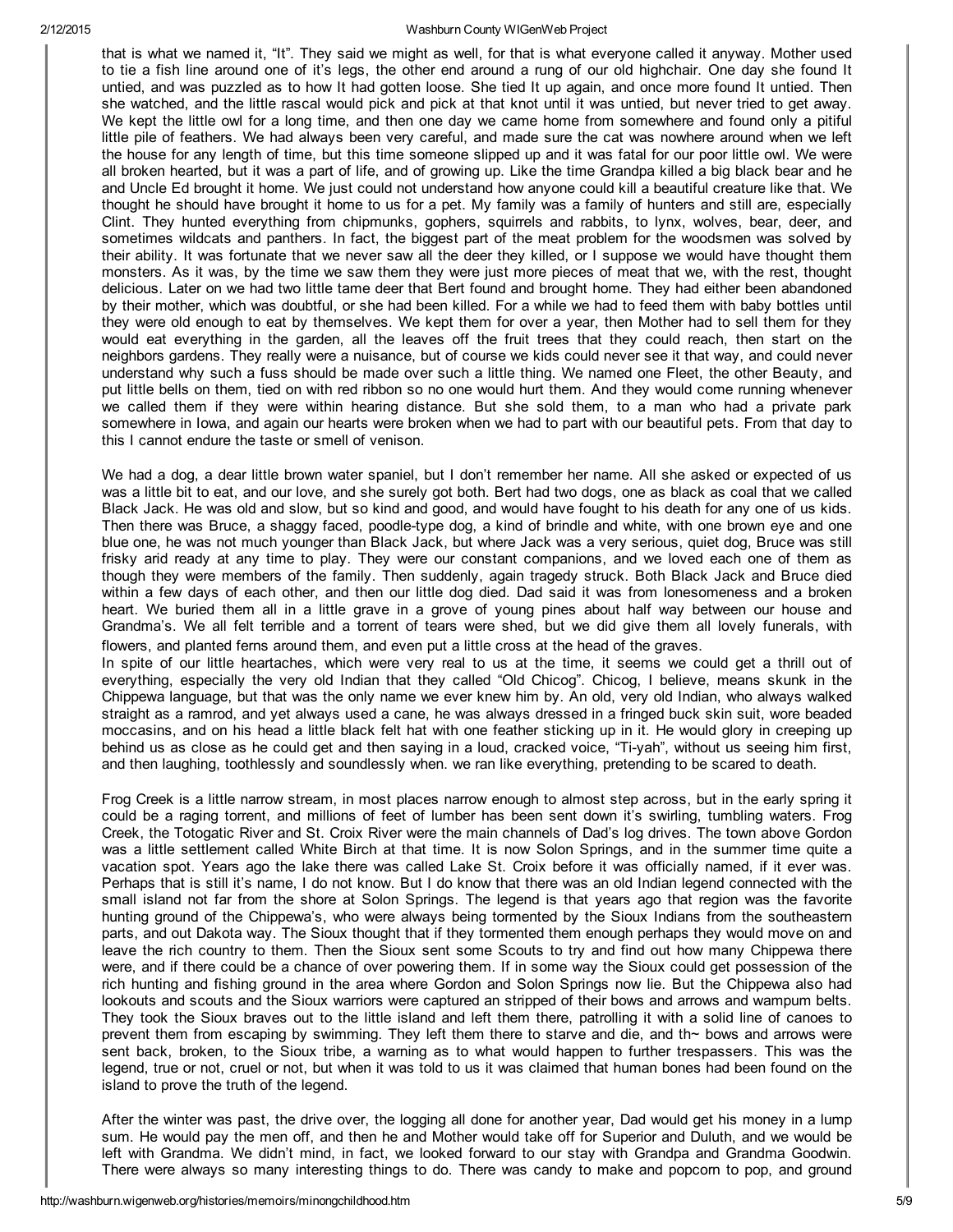cherries to find along the little path running on the creek. There were picnics and fishing trips and rides on horses. Sometimes when mother and Dad came back we didn't even want to go home, and would have to be bribed by them telling us of all the things they had brought back for us. One return home I remember distinctly, Uncle Ed had met their train at Minong, and we were waiting at home. Grandma knew how hard it was for them to get us home, so she thought it might make things easier if she took us home first, and besides would give us the thrill of waiting for them to come. She made the pretext of getting things ready at our house, so we walked the short distance from their house to ours. They arrived safely with the usual boxes and bundles, then Dad went back to the wagon and brought out a bicycle. I can still hear Grandma's exclamation of wonder and surprise. Of course we had heard of bicycles, had even seen pictures of them, but never dreamed we would ever really see one. No one in the neighborhood had ever dared to express a wish that they could ever own one, and for the next few days our house was a show place for all the neighbors who came to see and try to ride the bicycle. They also brought back weird tales of what people were talking a bout in the city. For one thing, they were talking about some kind of a gadget they fastened to the wall, and you could talk to a person away in another town. This, of course, was taken with a grain of salt. And another machine was being made where you could turn a crank and music would come out. But the weirdest of all was the story that someone had invented a carriage that would run without horses, but of course that was all out of reason. Anyone with any common sense at all would know better than to even think of believing anything so far out. Only the crackpots could dream on anything so ridiculous.

My family was also a family of walkers. We had a pair of beautiful ponies, a new two—seated carriage and bright, shiny harnesses, but Dad, and Grandpa too, would walk the seven miles to town like nothing. And the list of groceries always began the same way, from Grandma or Mother, bacon, salt, beans, sugar, salt pork and flour. They raised almost everything else themselves.

We were mingling more with our white neighbors now, as they were moving in faster. The youngsters were getting older, and we could visit back and forth. The Davis family were our nearest neighbors, now that the Wolfe family had moved to their new home a few miles away. A beautiful home, surrounded by great pine trees, right near the trout pond they were developing. It is still a beautiful place, and well worth visiting, although all of the Wolfe family have gone to their rest long ago. The little white schoolhouse had been built, and the Davis home was about half way between our house and the schoolhouse. The distance to the schoolhouse seemed a long way then, but I imagine it was only about a mile; and about the same distance north of the schoolhouse was the home of Louis DeRosiers, who had built a home near the lake that I believe still bears his name, though they too have been gore many years, and the place now is a sort of summer resort. I don't believe there were evermore than a dozen children attending that little school at one time, and many times less than that number. At one time there were only Goodwin and DeRosier children. At a later date I'm sure the attendance was larger, but at that time it hard to understand why they thought it worth while to even keep a teacher, but they were faithful, and. so were the teachers. Immediately after the schoolhouse was built Aunt Sadie Wolfe, Hal's mother, organized a Sunday School. We were too small at that time to go through the woods alone, so the older children would come and. take us to Sunday School. Bert thought he was way too big to go to Sunday School, or we could have gone with him.

Bert was one of the first pupils to enroll in the school, and we thought he was so grownup and important, and so did he. One night they had a program, at the school the very first one, I'm sure, and everyone went and took the children. And we were so surprised, so thrilled and proud when Bert got up in front of all those people, (there must have been all of fifteen or twenty), went to the blackboard and drew a picture of a little pig, all the time saying a poem to correspond with the picture he was drawing. We couldn't wait until the program was over so we could show everyone that Bert belonged to us. The homage we gave him, and did he eat it up! Afterwards he taught us the poem, and to this day I remember every word:

"The body of piggy is shaped like a bean, except when he's poor and uncommonly lean.

Then a bright little eye he must have without fail, and at the other end a short, curly tail.

Then give him two ears and a long handsome snout, for the last is so useful in rooting about. Then give him four feet and you have a whole pig, who can run for his food be he little or big."

There is also a small cemetery a few rods south of the schoolhouse, and I've wondered many times if there are even any markers to show the place that at one time meant so much to quite a few people.

We had known the Wolfe family since we could remember, and the two families were always very close friends, but the boys were all older than we were. I remember when Hal's brother Roy died of diphtheria. Roy was then about thirteen or fourteen years old. Poor Aunt Sadie, as everyone called her, was so broken hearted that she could not let him go, so she and. Uncle Jim, Hal's Dad, had him laid to rest in their back yard under the big pines. I'm sure that the remains were later moved to a cemetery when the place was sold. Either of my brothers would know more about that than I, for that part happened after I had left home. I remember well when Hal and his Myrtle were married. I was supposed to play for their wedding, but in some way I had picked up some kind of poison that completely covered my face, hands and arms, and it 'was impossible for me to go. But I felt very such honored the afternoon of their busy wedding when they came to my home to see how I was feeling.

Hal was a really handsome boy, and a wonderful singer. Many times I have accompanied him on the organ or piano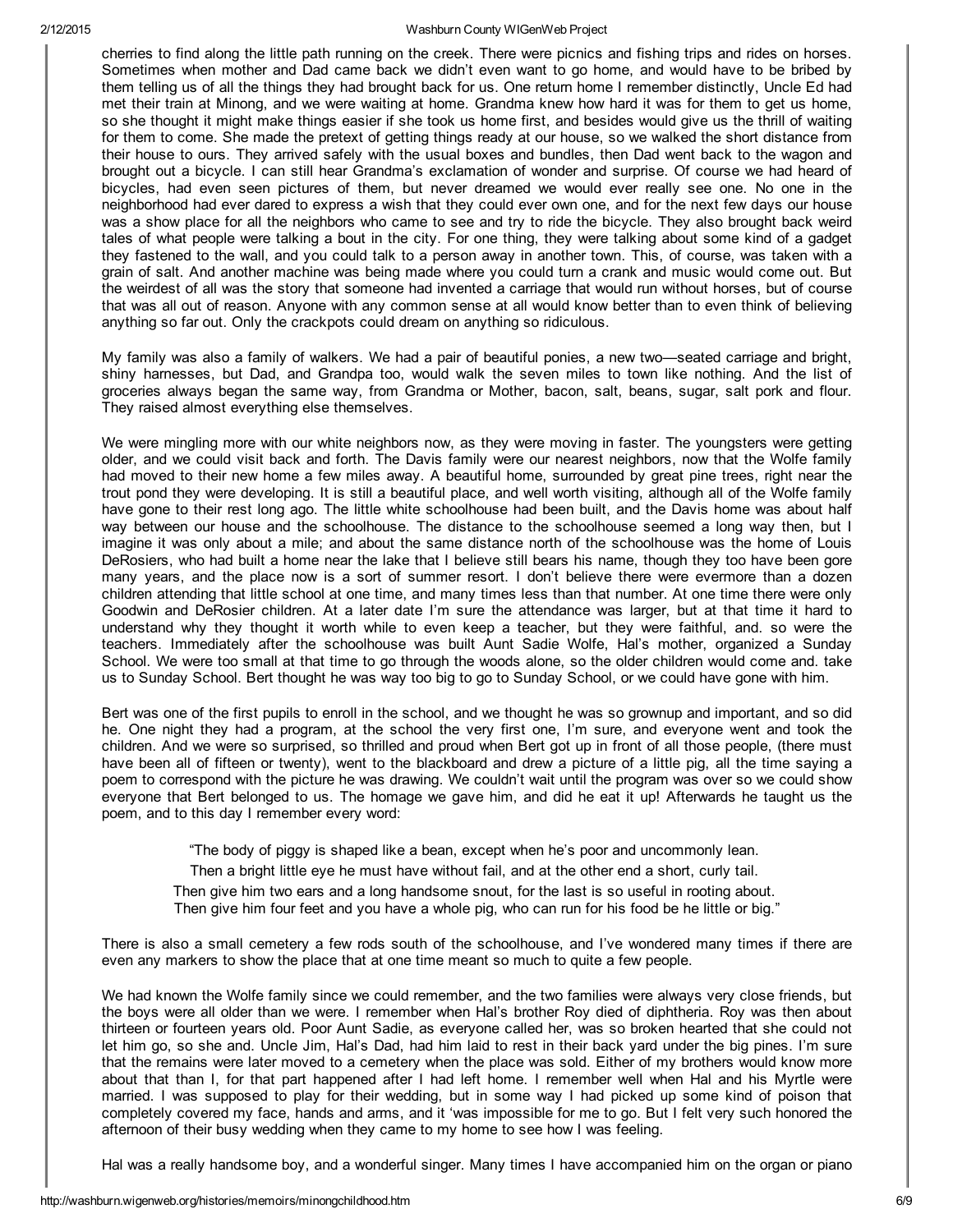when he sang for church or some special program. Everyone liked him, but he was sort of a rascal. Not a bad boy, but he was always in the middle of everything, always cutting up in some way and keeping things mixed up in general, many times misunderstood, too.

My brother Jack was born in January 1896, in the same old house at Frog Creek, It was just about this time that the Blackburn murder was committed. I had really forgotten about it until I was reminded by reading Hal's memoirs. I was still a very small child, but I remembered it well after it was recalled to my mind. I also remember that Dad's name was linked to it, and also Uncle Jim Wolfe's. I remember hearing Dad telling Mother about it, and Uncle Jim coming over to talk it over with Dad. They vowed to find the ones who had taken their accounts, for they felt sure it had been done deliberately to throw suspicion on them. I had known Mr. Blackburn, but remember very little about him. I do know that he was a very kind man. He loved his wife deeply, and when she died he had a little house built near his own, large enough so he could go and sit with her for a while each day. He buried her there, and left a place beside her for himself, and when he was killed, they did indeed lay him beside her. Later though, when the place was sold, the bodies were removed to a cemetery near Gordon. Then the little white house was moved to Wascott by Ben Kreiner, whose mother and step-father had bought the Blackburn place. Ben and his wife moved to Minneapolis and there home at Wascott burned, but the little white Blackburn house is still there, as far as I know.

I remember also a poor half-witted, half-Indian boy named Joe Brown. I cannot remember where he first came from, if I ever knew, but Mr. Blackburn took him in and gave him a home, Joe Brown was a poor, simple, friendly person, ;who loved to play the violin, which was a gift from Mr. Blackburn after he learned how much he wanted, one. He knew only tunes he had picked up himself, and would visit my Grandfather arid they would play their violins together. I've wondered many times what became of Joe, He loved Mr. Blackburn with a burning loyalty, and he loved my Grandfather, whom he called Uncle Dave, Grandpa felt sorry for him, and knowing how he loved music he tried to help him however arid whenever he could. The majority of the people were very kind to Joe, but some would play jokes on him, some of them very cruel. Some of the jokes were also very humorous, Joe and his violin were at the hotel in Minong one day, when some one asked him if he wanted to know the name of the latest tune. Of course Joe said yes, and they said, "Spittoon!" Joe thought that was a wonderful joke, and said he would have to tell it to Uncle Dave. The next time he saw Grandpa he had the slyest look on his face as he asked him the same question, if he had heard the name of the latest tune. Grandpa said no, what was it, and Joe said "Spitbox," and then wondered why Grandpa didn't get the joke.

Getting back to Chittamo, when we were real small he would have us sit on the floor in front of him, and he would tell us stories of his younger days, about battles he had fought, different things he had done, and all the experiences he had gone through. Some of them were really gruesome for a bunch of little kids like us to hear, but he seemed to think it was good for us, and I guess it didn't hurt us any. He told us one terrible story about when he was a very young man. He had picked out a favorite plot of land to build a real house on for the beautiful Indian girl who had promised to be his wife. Then a white man came and showed him a paper that he said was from the Great White Father in Washington. He said the paper proved that the land belonged to him, and Chittamo would have to find another spot. Chittamo tried to reason with him, but the white man wouldn't listen, and called him all kinds of mean names, and a dirty dog of an Indian, so he had to kill him in order to keep the land he felt was rightfully his.

He told us this story as casually as though it had been the story of the Three Bears and looking back now it seems that we took it just as casually. He told us also of marrying his beautiful Indian sweetheart, but they had only been married a short time, when she died. This, he said, took all of Manitou's sunshine from his life for many long months, or moons. Then to take away some of the loneliness he married again, but she was no good so he "trowed it away." So his present wife was his third wife. She was a good, wonderful woman, but she knew his heart was buried with his first love, as was hers with the brave young husband who had fallen to an enemy's arrow many years before. I wish I could remember all the stories he told us. There were beautiful ones and happy ones, as well as sad and scary ones. I believe the Indians are the most romantic people on earth, and the kindest. If you are his friend he will share his last drop of water and his last crust of bread with you. We grew up with them, and we know, of course there are rascals in any way, shape or manner, but aren't there the same sort of people in every race? And if it was boiled down to fine the proportion I wouldn't he surprised if some of the other races would suffer in comparison.

Poor Mr. and Mrs. Chittamo were not happy with their little foster son for very long, for the poor little thing only lived a few weeks. Whether it had been neglected at birth or whether it had not been fed right, whether poor Mrs. Chittamo did not understand how to care for babies, or whether it had some ailment no one seemed to know, but I do know it was not for lack of love and care. They were broken hearted at it's death, and they too buried their treasure in their front yard, only a few feet from their door. They built a little house over his tiny grave, and painted it white, and put a tiny white picket fence, about six inches high around the house. When it rained she would cover the little house with a deer hide, and in the winter she would put blankets over it, and sometimes leave a lighted lantern at the door.

Time went by. My mother and father had troubles and misunderstandings, and eventually parted. We left our dear home by little old Frog Creek, and moved to a place over near the Totogatic River, and our happy, carefree sheltered childhood was over. Our wonderful Grandma Goodwin died, and Dad and Bert went to Canada. Uncle Dan and Uncle Ed both married and lived in Minong for awhile, but eventually Dan followed Dad to Canada, although he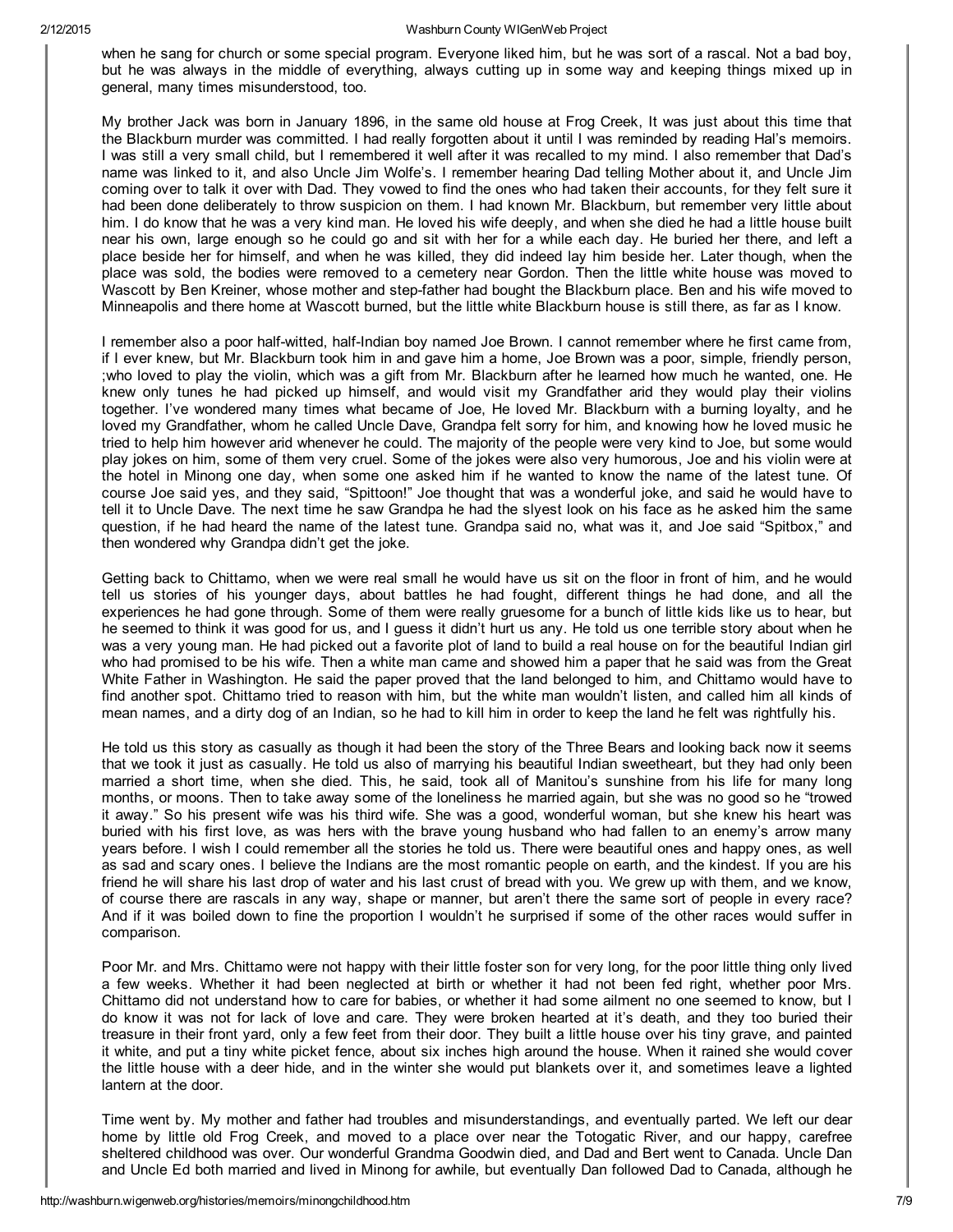worked in the States for many years after that. One happy event came about soon after we moved, and that was the arrival of Mothers' youngest sister and her family, Aunt Laura Sawyer. We became very close to the cousins in this family, but here it happened again. All that were near my own age were boys, and that didn't help Mother's concern over my tom-boyishness. But as we began to get older, we became more quiet and a little more sensible, and at last we were all like normal young people. I went away to school and when I returned my first try at teaching was in a small school near Gilmore Lake, west of Minong. Incidentally, Earl and Ernest Link, father and Uncle of the Minong Link Brothers, were among my pupils. That Christmas of 1906 I came to Cloquet, Minnesota, to visit a friend during vacation, and fell into a wonderful bookkeeping position at the Brooke Scanlon Lumber Company department store. I resigned my position as teacher, and stayed here. That spring of 1907, dear old Grandpa Goodwin left us, and that fall, in December, 1907, I married, and have lived here ever since. My oldest brother Percy lives in Helena, Montana and is engaged in some kind of mining business. My brother Clinton has a home in Spooner, Wisconsin and a summer cottage at Wascott, He is a retired railroad man, as is my brother Jack, who lives in a beautiful home on the eastern edge of Minong, I will relate a coincidence concerning this home. It wasn't such a beautiful place when he bought the big rambling house, but he and his wife worked hard, and have turned it into a really beautiful home. Then they decided to look over the abstract of the acres there, and away, back on the list, back in the past somewhere, they found our father's name. It had been in the Goodwin family years ago, had been sold and resold, and once again was in the Goodwin family.

Mother passed away at Wascott in 1936, and she sleeps in the beautiful little cemetery west of there, beside so many of her friends she had known and loved for years. Ed had died a few years before, and he lies beside Grandpa and Grandma Goodwin in the old cemetery at Minong. Bert was killed in a hunting accident in Canada in the early l940's. Dad passed away in the fall of l953, also in Canada, and Dan followed him only a week later. Uncle Sam lived until a year or so ago, then he died in Seattle, Washington, the last one of either family to leave us.

A few years ago we heard they had found the remains of an old Wagon near Hayward. We were thrilled, for we thought surely it must be the remains of one of Dad's Wagons. He had one on Frog Creek, another one on one of the other rivers where he had his log drives, we weren't sure where, and as far as we knew he was the only one in that part of the country who had used them. The report said that the old wagon must have floated there in high water, and then been stranded when the water went down. They were trying to save it and repair it for there annual Woodmen's show at Hayward. We couldn't wait until we got there to see what we were sure must be one of Dad's old wagons, hoping against hope there would be some sign, even some old board with a name on, so we could be sure. When we got there they told us that when they had tried to move the wagon it had fallen all apart. They had saved the floor and built on it, but it was no more like a wagon than my kitchen table. It had been so many years in the past, and of course none of them had ever seen a real wagon, and really knew nothing of how they should look. They had destroyed the old boards, or perhaps they too bad been so old and soft they fell apart, so we could not know if there was a name, or anything we might have recognized. We were terribly disappointed.

I have been back a few times but the face of the country has changed completely. There is a railroad across the Chittamo place, but there is a station they call Chittamo, and it must he not far from the spot where there home once stood. Across the creek where Grandpa's sugar bush was, a house is standing. Where once our beautiful pine forests stood are broad open fields. Gone are the cool, leafy birch and maple groves. A wide road runs over the little path up the creek where we went with Grandma to dig for ground cherries. Our old house is gone, the home where we spent so many happy hours, arid the site where it stood is almost in the center of a field, with nothing to commemorate the pulsing life that at one time filled that beautiful spot. Only a few miles north of where our old home stood was Totogatic Falls, a beautiful, breath taking, thundering cataract, held in on each side by huge piles of rocks. On top of one of the rocks was the perfect imprint of a moccasin foot, as though someone had stepped deeply into the stone while it was still soft. People came for miles to visit the falls and to see arid marvel at the footprint. The thunder of those beautiful falls has been silenced, the footprint crashed onto limbo with a blast of dynamite, and a dam has been built over the river at that point.

We have eaten picnic lunches at Pattison's Park on the Manitou River, over looking the dancing, rainbow Manitou Falls, before there was even a thought of having a park there. It is a beautiful spot now, but cannot compare with the wild beauty that was there before the hand of man took over.

My brothers and I sometimes go and visit the old places, we find DeRosiers Lake and the place where the little old school house stood. The schoolhouse is gone with a larger, more modern school building across the road, but strangely enough, the old yard looks almost the same. We go eastward a little way and find Grandpa' s corn field, that was long enough to have a garden at one end, and room at one side where the kids could play ball. We find the little creek, that is even smaller and narrower than we remember. We find where our old home stood, where Grandpa and Grandma lived, and we find where Grandpa's little path ran up the creek, and we come away with an empty, homesick feeling that nothing or nobody can ever change.

You can't hold back progress. You can't bring back the past. And way down deep, I wonder if there is anyone who would really want to.

Cloquet, Minnesota April 1963